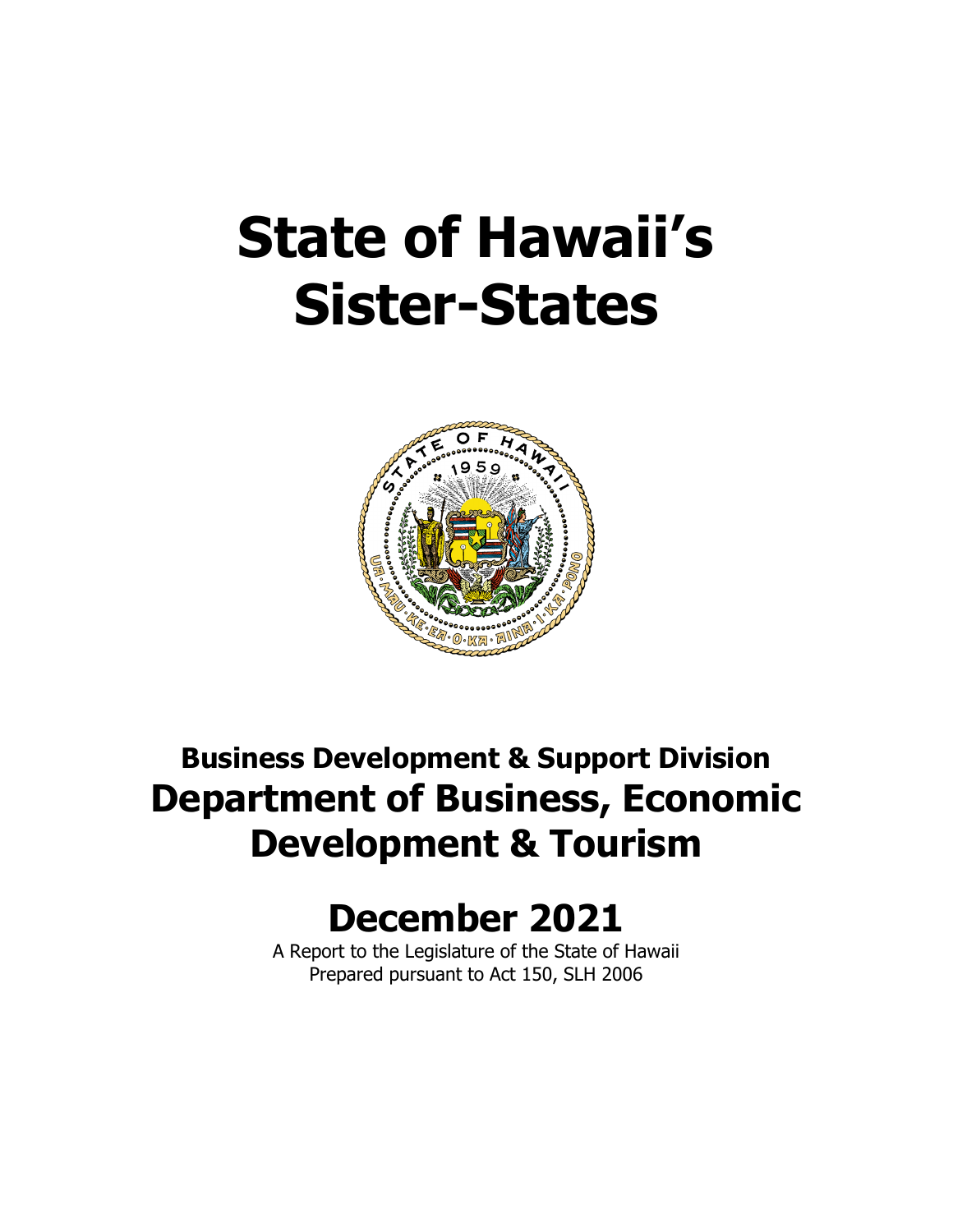# **Hawaii Sister-State Committee**

As of 2021, the Hawaii Sister-State Committee had five active members filling all seats for this committee.

| Kay Matsui (Chair)                   | Representing: Hawaii State Association of<br>Counties    |
|--------------------------------------|----------------------------------------------------------|
| Kaho'okeleholu Hannahs               | Representing: Native Hawaiian Cultural<br>Organization   |
| Debra Nakama (Term ended 06/30/2021) | Representing: Speaker of the House of<br>Representatives |
| Jean E. Rolles (Vice Chair)          | Representing: East-West Center                           |
| Eduardo Topenio Jr.                  | Representing: President of the Senate                    |
| Dennis T. Ling                       | DBEDT - Committee Administration                         |
| <b>Mark Ritchie</b>                  | <b>DBEDT</b> - Committee Administration                  |

With three committee members constituting a quorum, the Committee has been able to meet and continue its focus on the following goals and objectives:

**1. The Committee takes an active role in evaluating prospective and current sister relationships, for both cultural and economic development reasons, with attention to fostering the most productive ties.**

There is agreement that most successful sister relationships occur when:

- a. There is commonality between Hawaii and the sister, primarily from geographical, historical, cultural or economic standpoints.
- b. There are active and interested support groups, such as Chambers of Commerce, cultural and civic associations.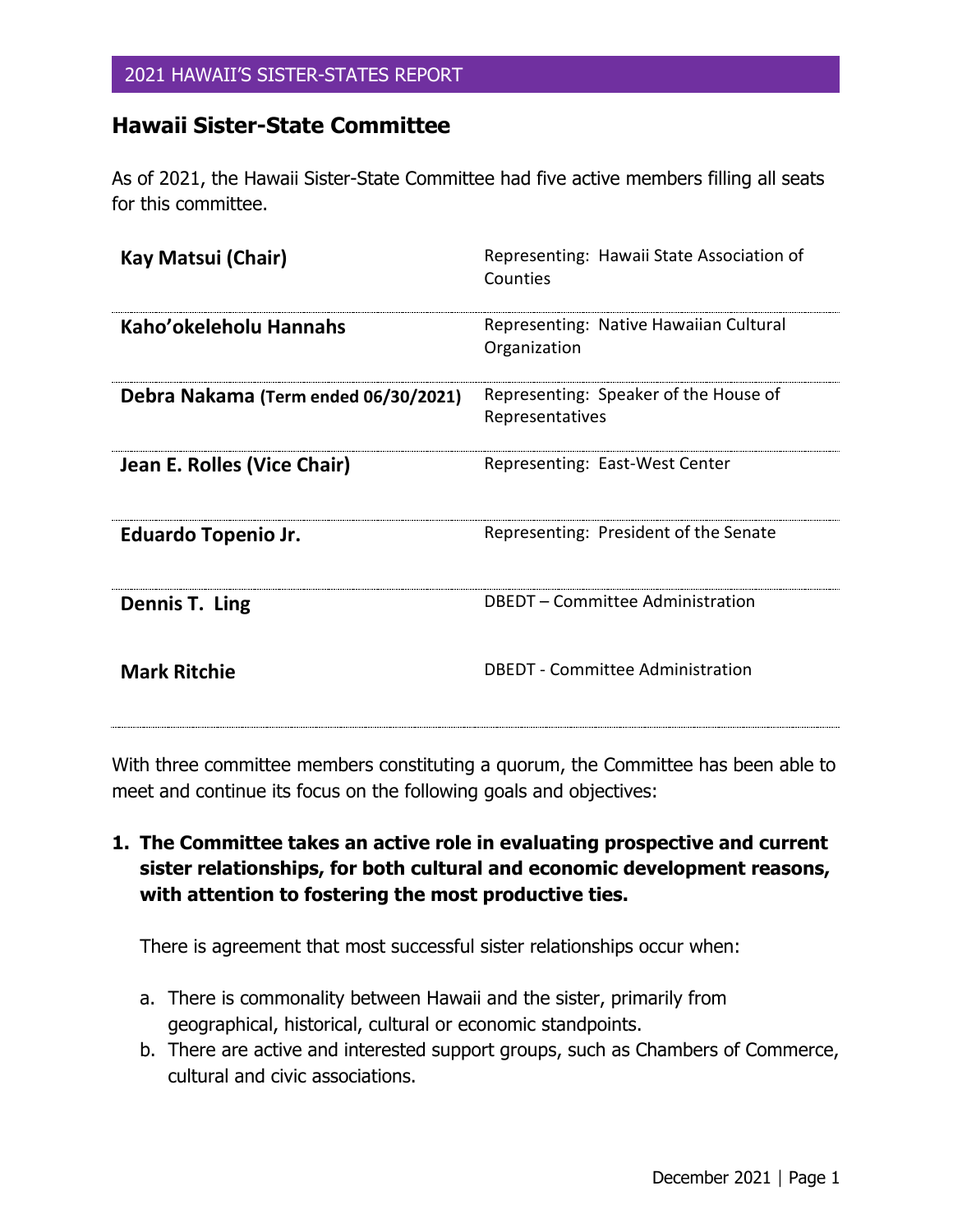- c. There are economic benefits for both sisters, such as increased numbers of visitors, or enhanced investment or marketing opportunities.
- d. Close ties have been established between educational institutions of the two potential sisters, including both student and faculty exchanges.
- e. There is a clear, strong governmental interest in not only forming, but maintaining the relationship.
- **2. To assure the productivity and viability of a sister relationship, the Committee has further reviewed and revised the sister-state application form. Last year, the Committee also reviewed and revised the Policies and Procedures Manual which governs the process of nominating and evaluating prospective and existing sister-states.**

In addition to completing the revised application form, additional requirements include:

- a. A letter from the Governor of the proposed sister.
- b. A designated point-of-contact person.
- c. Recent activity reports between Hawaii and the proposed sister.
- d. Recommendations for future activities.
- **3. The Committee periodically reviews the activities of each sister relation to determine which ties should be strengthened and which should be severed. The State has 18 sister relationships, dating back to 1981. Some relationships have been very active (e.g. Hiroshima, Fukuoka, Okinawa, Taiwan and Guangdong), while others have shown little or no activity (e.g. Azores Islands).**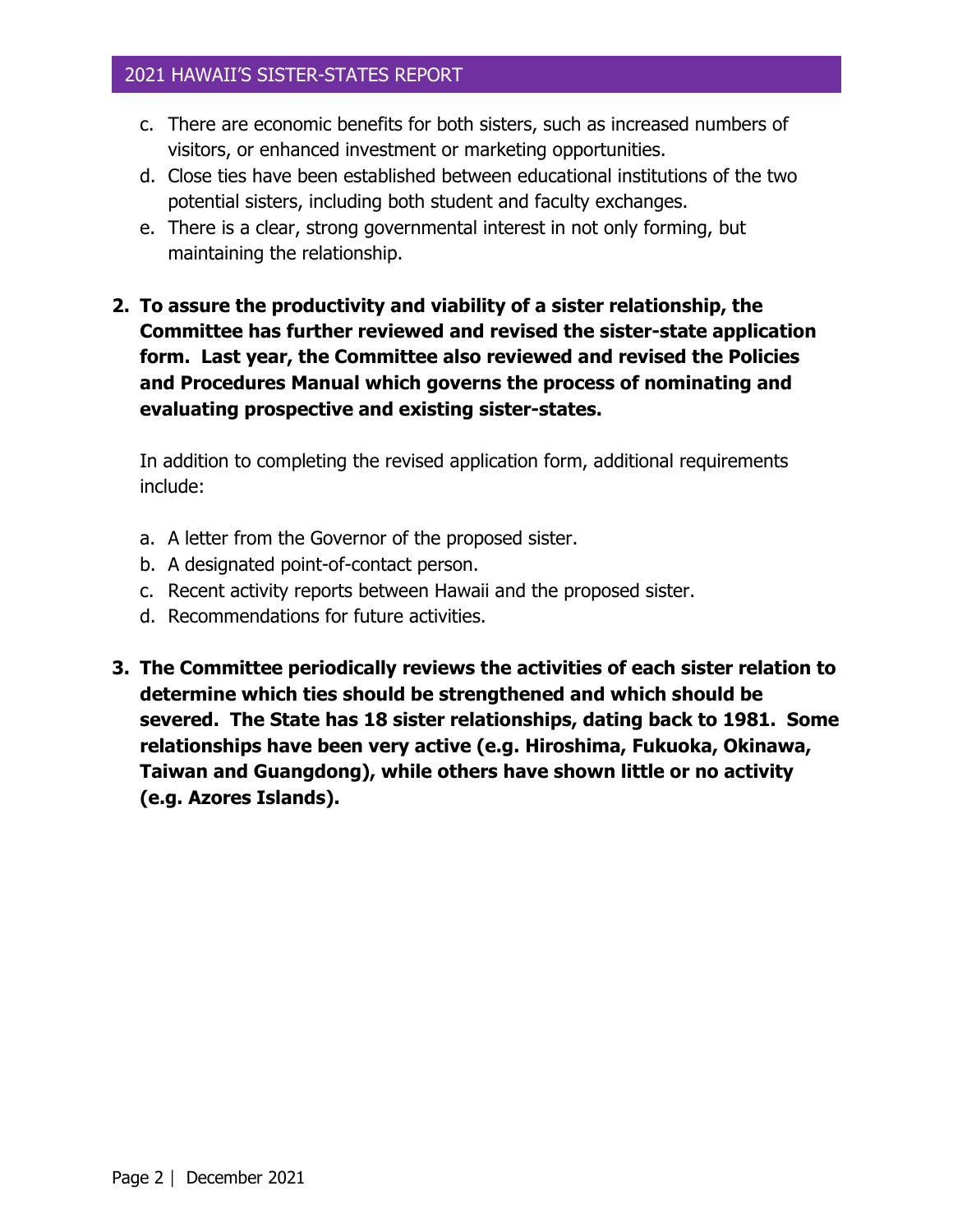| <b>SISTER-STATES (Chronological order)</b> |                         |                    |  |
|--------------------------------------------|-------------------------|--------------------|--|
| <b>COUNTRY</b>                             | PROVINCE/PREFECTURE     | <b>YEAR</b>        |  |
|                                            |                         | <b>ESTABLISHED</b> |  |
| Japan                                      | Fukuoka                 | 1981               |  |
| Portugal                                   | <b>Azores Islands</b>   | 1982               |  |
| <b>Greater China</b>                       | Guangdong               | 1985               |  |
| Japan                                      | Okinawa                 | 1985               |  |
| Philippines                                | Ilocos Sur              | 1985               |  |
| Korea                                      | Jeju                    | 1986               |  |
| <b>Greater China</b>                       | Hainan                  | 1992               |  |
| <b>Greater China</b>                       | Taiwan                  | 1993               |  |
| Philippines                                | Cebu                    | 1996               |  |
| Japan                                      | Hiroshima               | 1997               |  |
| Philippines                                | Pangasinan              | 2002               |  |
| Japan                                      | Ehime                   | 2003               |  |
| Philippines                                | <b>Ilocos Norte</b>     | 2005               |  |
| Philippines                                | Isabela                 | 2006               |  |
| Morocco                                    | Rabat-Sale-Zemmour-Zaer | 2011               |  |
| Indonesia                                  | Bali                    | 2014               |  |
| Japan                                      | Hokkaido                | 2017               |  |
| India                                      | Goa                     | 2018               |  |
| Japan                                      | Yamaguchi               | Approved, but not  |  |
|                                            |                         | signed yet         |  |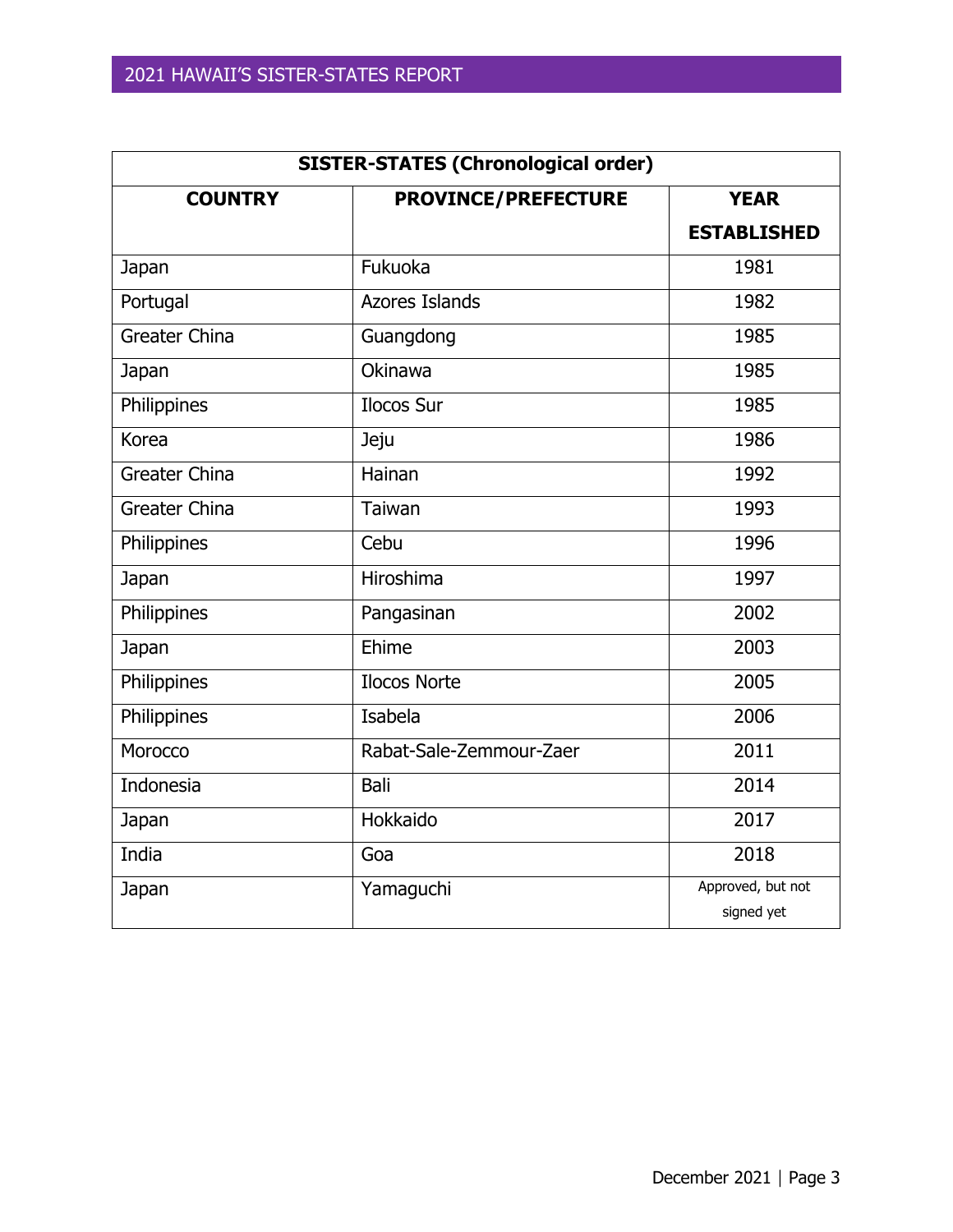<span id="page-4-0"></span>

| <b>SISTER-STATES (Alphabetical order by country and area)</b> |                            |                          |
|---------------------------------------------------------------|----------------------------|--------------------------|
| <b>COUNTRY</b>                                                | <b>PROVINCE/PREFECTURE</b> | <b>YEAR</b>              |
|                                                               |                            | <b>ESTABLISHED</b>       |
| Greater China                                                 | Guangdong                  | 1985                     |
|                                                               | Hainan                     | 1992                     |
|                                                               | Taiwan                     | 1993                     |
| India                                                         | Goa                        | 2018                     |
| Indonesia                                                     | Bali                       | 2014                     |
| Japan                                                         | Fukuoka                    | 1981                     |
|                                                               | Okinawa                    | 1985                     |
|                                                               | Hiroshima                  | 1997                     |
|                                                               | Ehime                      | 2003                     |
|                                                               | Hokkaido                   | 2017                     |
|                                                               | Yamaguchi                  | Approved, but not signed |
|                                                               |                            | yet                      |
| Korea                                                         | Jeju                       | 1986                     |
| Morocco                                                       | Rabat-Sale-Zemmour-Zaer    | 2011                     |
| Philippines                                                   | Ilocos Sur                 | 1985                     |
|                                                               | Cebu                       | 1996                     |
|                                                               | Pangasinan                 | 2002                     |
|                                                               | <b>Ilocos Norte</b>        | 2005                     |
|                                                               | Isabela                    | 2006                     |
| Portugal                                                      | <b>Azores Islands</b>      | 1982                     |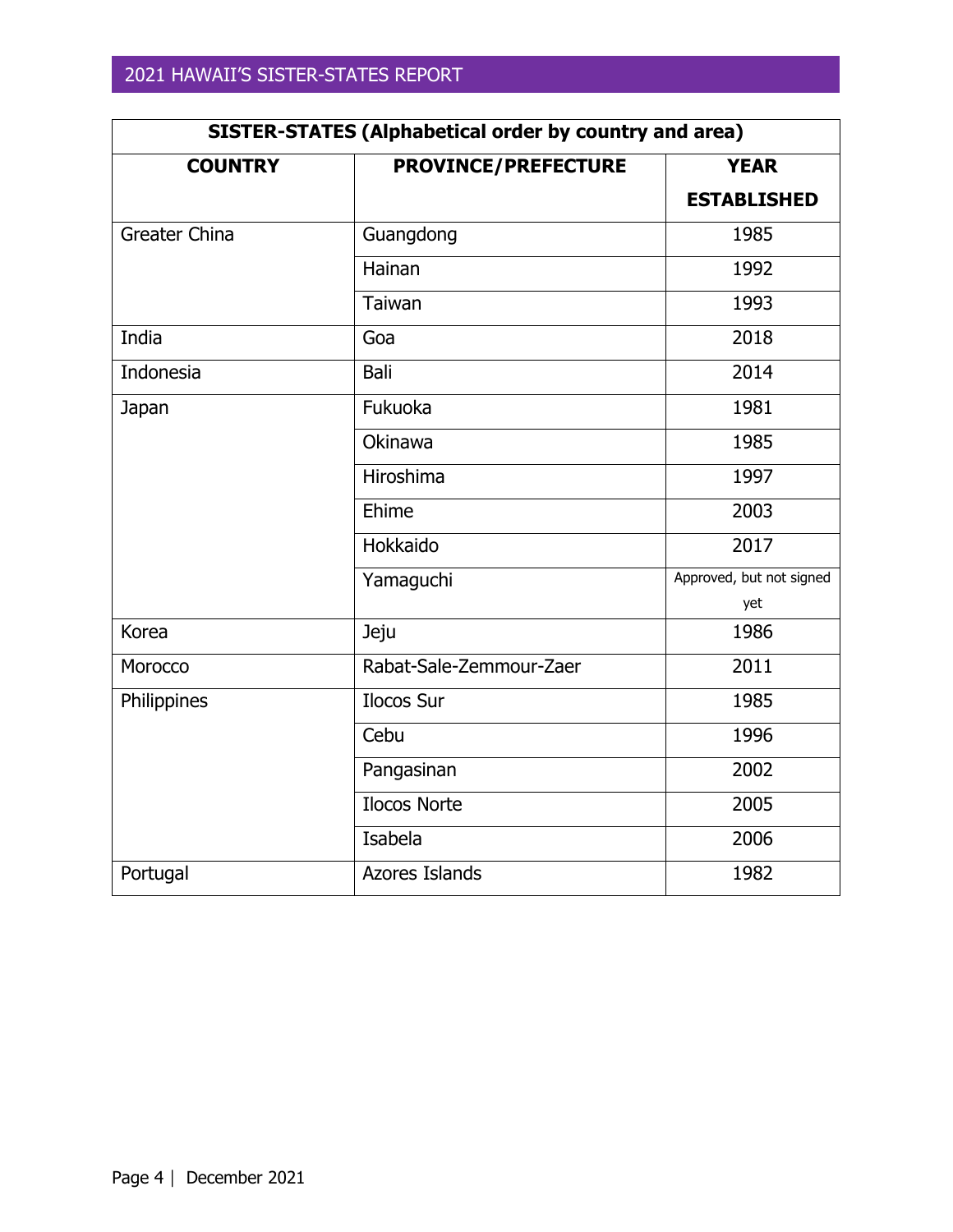#### **GREATER CHINA**

#### **Guangdong Province (1985)**

Due to the pandemic, there has not been any Sister-State activity between Guangdong and Hawai'i in 2021; However, the State of Hawaii Beijing Office (SHOB) has maintained relations and discussions with the Guangdong Foreign Affairs Office and the Office of the Guangdong People's Association for Friendship with Foreign Countries.

In 2020 Guangdong and Hawaii celebrated the 35th anniversary of their Sister-State Relationship. Due to the global pandemic, however, Hawaii and Guangdong were unable to plan a commemorative celebration.

In September 2020 at the Guangdong-U.S. Investment Cooperation Conference Governor David Y. Ige provided a video message of aloha and recognized Hawaii's close relationship with Guangdong Province through the years.

In November 2020 DBEDT, together with the State of Hawaii Beijing Office (SHOB), hosted a China Market Webinar Series. Ms. Xue Kaifang, Deputy Director of the Guangdong Board of Investment Promotion in Guangdong Province, served as a panelist to introduce opportunities for Hawaii companies interested in doing business in Guangdong.

In August 2020, Guangdong Province offered to donate medical masks that were in compliance with FDA standards to the State of Hawaii.

#### **Hainan Province (1992)**

There were not any Sister-State activities between Hainan and Hawai'i in 2021 due to the pandemic. However, the State of Hawaii Beijing Office (SHOB) maintained relations and discussions with the Investment Officer of Hainan's Department of Commerce and the Hainan Provincial Bureau of International Economic Development (IEDB) for possible cooperation in the future.

A China Market Webinar Series that was hosted by DBEDT and SHOB in 2020 included speakers representing Hainan Province. Ms. Han Lili, Investment Officer of Hainan's Department of Commerce and Ms. Fiona Wang, Global Service Hotline Officer of the Hainan Provincial Bureau of International Economic Development (IEDB) spoke about opportunities in doing business with Hainan Province. Relevant information on Hainan's tax policies, overview of key industries and introduction to IEDB was presented.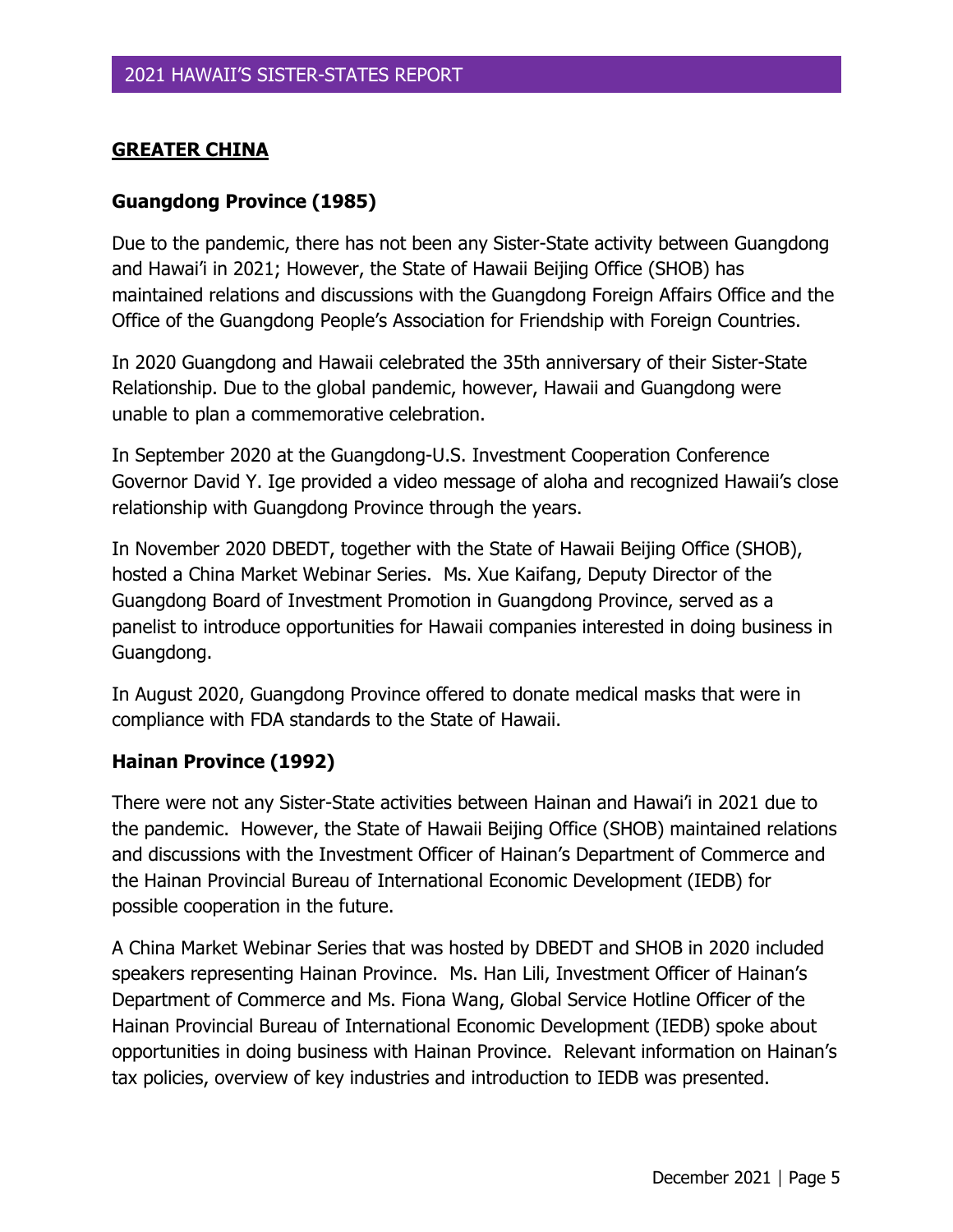# **Taiwan (1993)**

In December 2021, the State of Hawaii Taipei Office (SHOT), the Synergistic Hawaii Agriculture Council (SHAC), and DBEDT hosted a virtual coffee mart in Kaohsiung to promote Hawaii's coffee industry to Taiwan.

On October 5, 2021, Hawaii was invited by the Taipei Economic and Cultural Office (TECO) to participate the annual U.S. Business Day in Taipei to promote bilateral trade and investment ties between Taiwan and Hawaii. Due to the COVID-19 pandemic, the event in 2021 was a hybrid event.

Starting in September 2021, the State of Hawaii Taipei Office (SHOT) is assisting Hawaii to establish a travel bubble agreement between Taiwan and Hawaii. The process is still on-going.

On November 17, 2020, with the support of the American Institute in Taiwan (AIT), the U.S. Department of Agriculture (USDA) Foreign Agricultural Services (FAS), the State of Hawaii Taipei Office (SHOT), the Synergistic Hawaii Agriculture Council (SHAC), and DBEDT, a virtual meeting was held to promote Hawai'i 's coffee industry to Taiwan. Six coffee growers from Hawaii and 30 buyers from Taiwan participated in the virtual event that facilitated introductions for future collaboration.

On October 22, 2020, the American Chamber of Commerce in Taichung invited SHOT to discuss investment opportunities in Hawaii. This was a great opportunity for SHOT to promote Hawaii. In addition, also in October 2020, AIT, DBEDT and SHOT hosted a virtual pre-briefing with SHAC to discuss the current market situation in Taiwan.

The annual U.S. Business Day in Taipei was held on October 15, 2020. Hawaii was invited by the Taipei Economic and Cultural Office (TECO) to participate in this event which promoted bilateral trade and investment ties between Taiwan. The U.S. encouraged Taiwanese buyers/importers to purchase high-quality products/services from U.S. sellers/exporters and vice versa. SHOT represented the State and promoted Hawaii during the event.

On August 13, 2020, the Taiwan-U.S. Business Alliance held a launch ceremony where SHOT and the State of Hawaii were represented. The Alliance was officially founded in December 2019 by the Taiwan External Trade Development Council (TAITRA) in partnership with AIT, the American State Offices Association (ASOA) and the American Chamber of Commerce in Taipei (AmCham Taipei) to provide a platform to connect and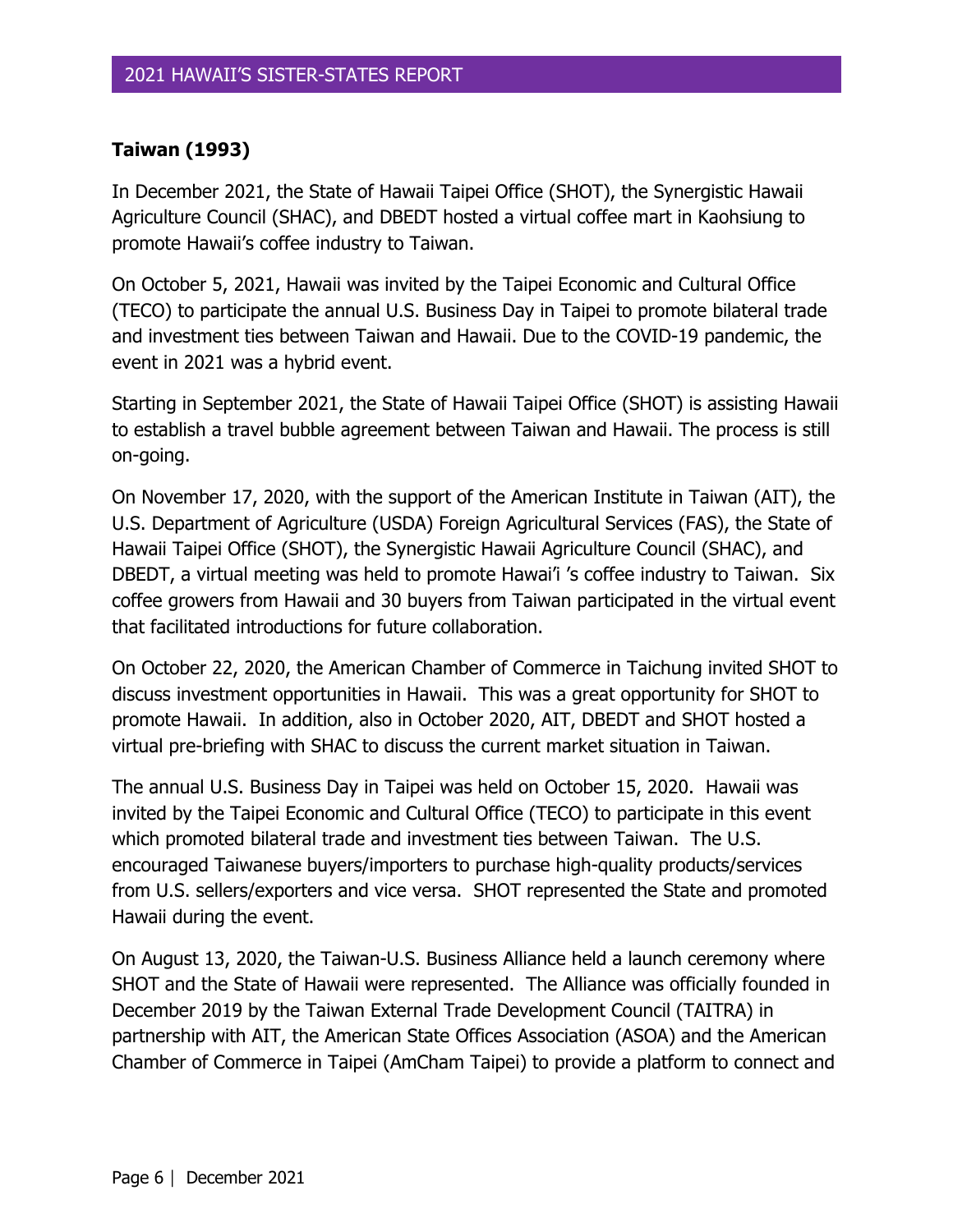share values, ideas and promote networking opportunities between businesses in Taiwan and the U.S.

In June 2020, Taiwan's Ministry of Foreign Affairs offered to donate medical masks that were in compliance with FDA standards to the State of Hawaii.

# **INDIA**

# **Goa (2018)**

On October 2, 2020 the Honorable Governor of Goa, Pramod Savant participated in a webinar organized by Honolulu-based Gandhi International Institute for Peace.

In July 2021 face masks, face shields and PPE gowns were donated by the Gandhi International Institute for Peace & the Hawaii Sister State Committee to the Government of Goa to assist them during the COVID-19 crisis.

#### **INDONESIA**

#### **Bali, Indonesia (2014)**

No activities reported for 2020-2021.

# **JAPAN**

#### **Fukuoka Prefecture (1981)**

<span id="page-7-0"></span>The Hawaii Fukuoka Kenjin Kai (HFKK) is the point-of-contact for many activities together with the Fukuoka Prefectural Government.

Due to the Covid 19 Pandemic, many sister-state initiatives with Fukuoka Prefecture were postponed in 2021. Despite these challenges, three eleven year-old HFKK youth members participated in monthly Japanese language classes that were sponsored by the Fukuoka International Exchange Foundation. The Foundation may consider an alternative program for eleven year- old youth who typically are hosted in Fukuoka Prefecture; however, due to the pandemic's challenges during the past two years, an alternative program may be considered for 2022.

Each year, the Japan Exchange Teaching (JET) Program is implemented by contracting organizations of Japan in cooperation with the Council of Local Authorities for International Relations (CLAIR), the Ministry of Foreign Affairs (MOFA), the Ministry of Education, Culture, Sports, Science and Technology (MEXT), and the Ministry of Internal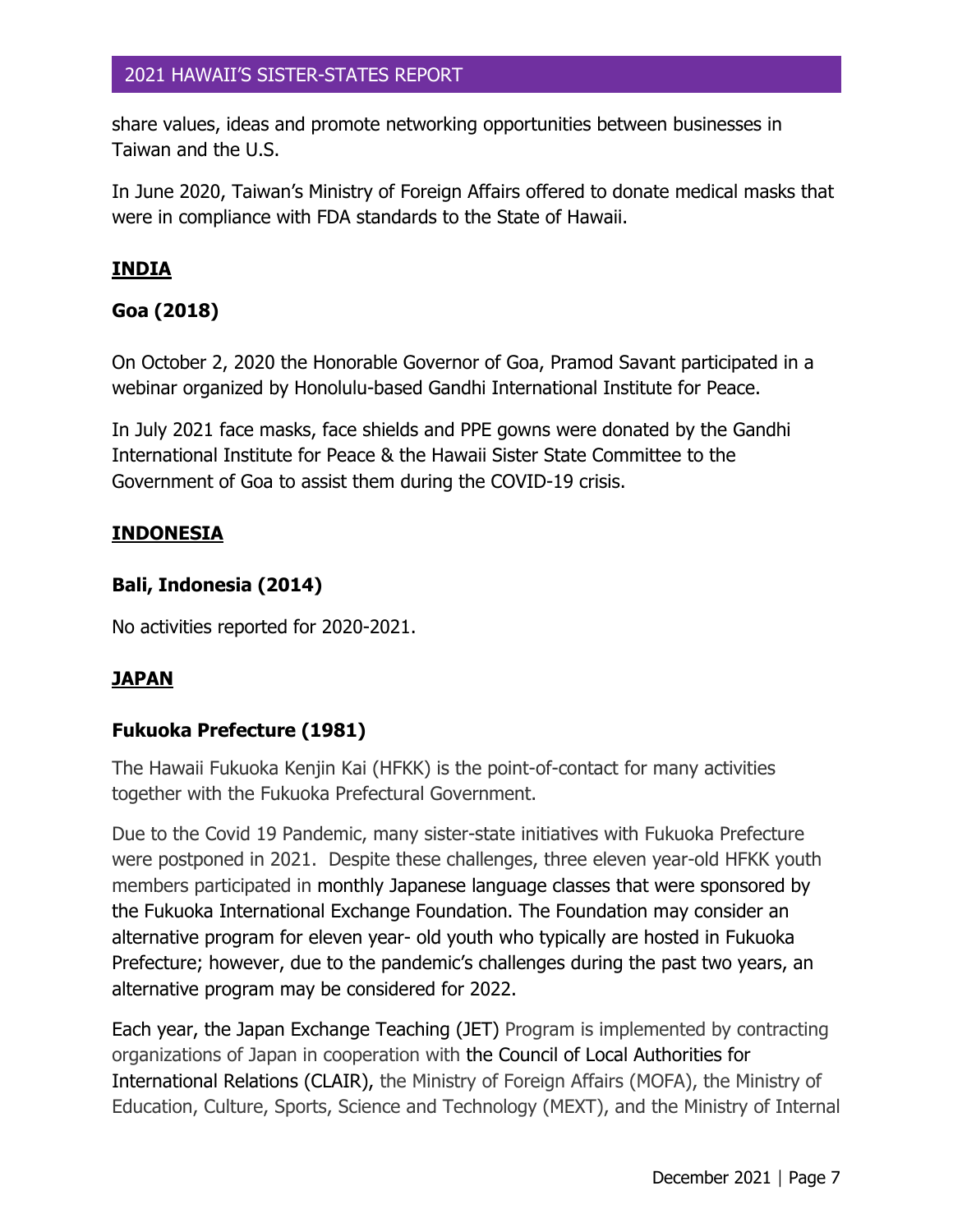Affairs and Communications (MIC). Because of Hawaii's strong ties through its sisterstate relationship with Fukuoka Prefecture, seven Hawaii residents participated in JET in Fukuoka in 2021.

The Hawaii Global Education Foundation, in collaboration with HFKK, received a grantin-aid to develop memorial plaques for Governor George Ariyoshi, former U.S. Senator Daniel Inouye, and former astronaut Ellison Onizuka. The city of Buzen, ancestral hometown of Governor George Ariyoshi, unveiled a display at their City Hall to honor the former Hawaii governor. The display included a bronze plaque gifted to Fukuoka by the State of Hawaii, photographs, and an informational poster of Governor Ariyoshi's achievements in U.S. and Hawaii politics. Governor Ariyoshi and members of his family are expected to visit Buzen for an official ceremony once international travel is allowed.

The City of Yame, ancestral hometown of the late U.S. Senator Daniel K. Inouye, unveiled a commemorative bronze bust in a community park to honor the former United States Senator from Hawaii. The bust was commissioned by the City of Yame with financial support from the State of Hawaii. Adjacent to the park is a community center and a small local museum honoring Senator Inouye. Members of the Inouye family are expected to visit Yame City once international travel is allowed in Japan.

Every year, the Fukuoka Prefectural Government sends college students to different cities for cultural and educational exchanges as part of their Global Stage Program and the State of Hawaii is selected every two or three years to receive students. The Prefectural Government usually deploys eight students from various Fukuoka universities to Hawaii. Although the 2022 program has not been finalized, the prefectural government is likely to send students to Hawaii in 2022.

During the opening of the 2020 Hawaii State Legislature, Fukuoka Prefecture was well represented. 26 individuals participated in the Opening Day program at the Hawaii State Capitol. In addition, Governor and Mrs. David Ige hosted a reception at Washington Place in honor of the visiting elected officials and other individuals from Fukuoka.

The Japanese Consulate General in Honolulu also welcomed the Fukuoka delegation and co-hosted a luncheon in their honor together with HFKK.

In early 2020, seven mayors from the Tagawa region of Fukuoka traveled to Hawaii. In appreciation of their visit, the HFKK hosted a luncheon for the visiting officials.

During an annual HFKK event, elderly members who reached specific milestones in age were presented with gifts on behalf of the Governor of Fukuoka Prefecture. This annual tradition recognizes the contributions of these individuals who have continued to nurture the sister-state relationship between Hawaii and Fukuoka.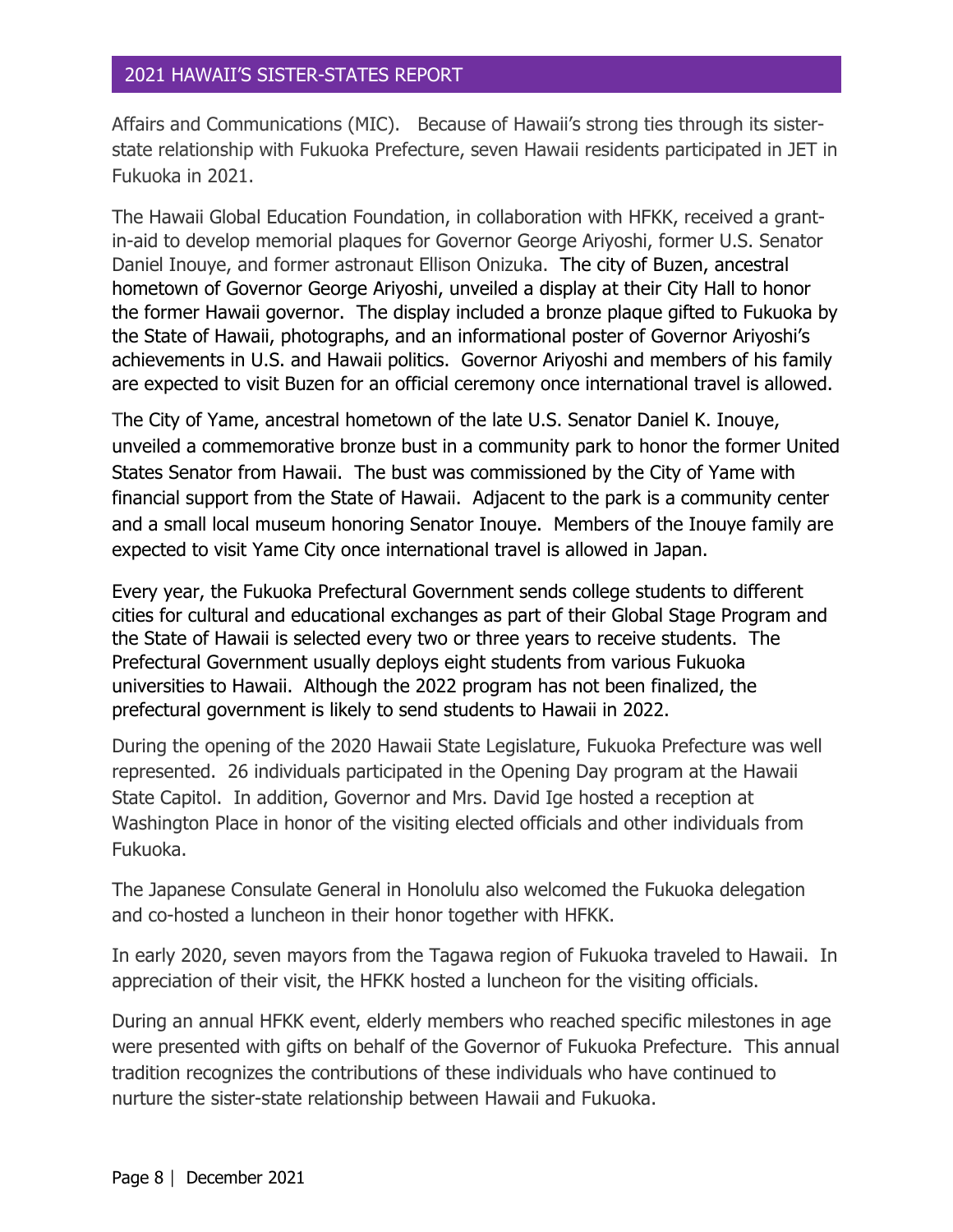To promote Fukuoka Prefecture, the HFKK hosted a booth at the Consulate General of Japan during an annual event in honor of the Emperor of Japan. Informational literature and other commemorative items were shared with event attendees.

#### <span id="page-9-0"></span>**Okinawa Prefecture (1985)**

The Hawaii United Okinawa Association (HUOA) used its creativity in pivoting to new activities as a result of the COVID-19 pandemic.

The HUOA continued hosting a live broadcast "talk story" and music show known as Yuntaku Live on YouTube and Facebook held every two weeks. This live broadcast featured performances, educational programming, and "talk story" topics with guests from Hawaii, Okinawa, and South America.

In conjunction with the HUOA's 35<sup>th</sup> Anniversary Sister-State agreement with the Okinawa Prefectural government ("OPG"), the HUOA also celebrated the 30th Anniversary of the Hawaii Okinawa Student Exchange Program in coordination with OPG's Department of Education. It was a virtual exchange between 16 students from Hawaii and 20 students from Okinawa that culminated with a video that highlighted similarities and differences in culture and daily life in Hawaii and Okinawa.

Also in 2021, HUOA created a committee of fourth generation (yonsei) volunteers who produced and aired the 2021 virtual Irei No Hi program commemorating the end of the Battle of Okinawa on June 23rd on YouTube and Facebook. HUOA aired the Uchinanchu No Hi Virtual (Worldwide Okinawa Day) Program on October 31, 2021.

Due to the pandemic, the 2nd Virtual Okinawan Festival was held September 4-5, 2021. Highlights included performances by Hawaii Okinawa cultural groups; guest performances from Okinawa and a virtual bon dance. Total viewership was over 60,000 views from around the world.

In 2022, HUOA we will be working closely with Okinawa to conduct virtual meetings and programming to support ongoing governmental relationships and begin preparations for the 7th Worldwide Okinawa Festival that will be held in Okinawa in 2022.

In March, 2020, HUOA provided on-line support of the Shuri Jo Restoration project and presented a check to Governor Denny Tamaki. The financial support and generosity of the HUOA will help to reconstruct and restore the historic monument.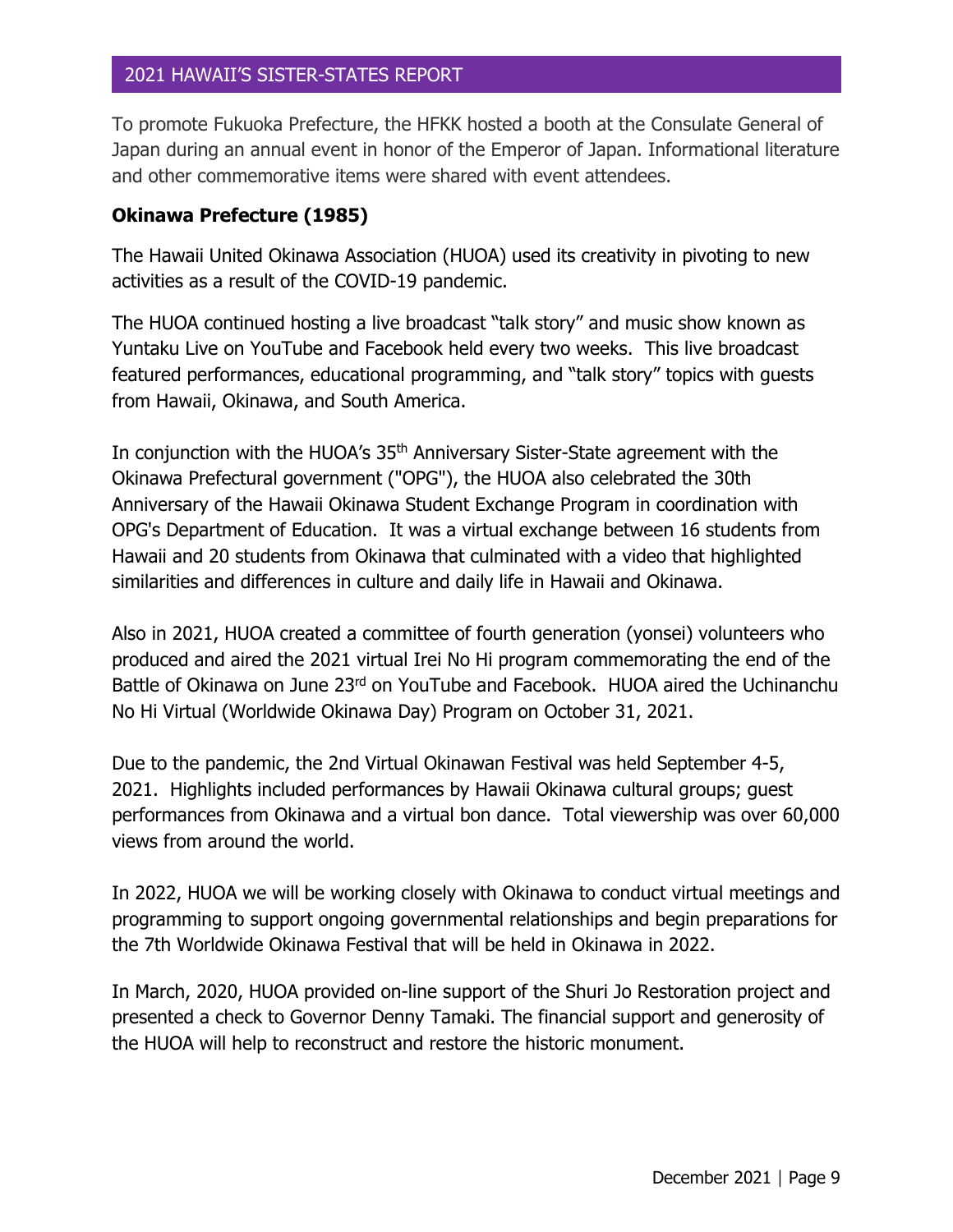One of the first virtual activities that HUOA produced in 2020 was the Yuntaku Live show which was launched in April 2020. The show continued weekly and included interviews with Okinawa Prefectural government officials and live performances by Okinawa entertainers. This new platform was a great way for HUOA to connect with people within Hawaii and in Okinawa.

HUOA held a virtual Irei No Hi event in commemoration of the end of the Battle of Okinawa, Day of Peace. It is known as Okinawa's Memorial Day to remember and honor over 240,000 people, both military and civilians, who lost their lives in the Battle of Okinawa. The event was held virtually on June 22, 2020 in Hawaii with a theme, "Ukaji Deebiru," which means, with deep gratitude, I am what I am because of you.

Following the success of the Yuntaku Live shows, HUOA, launched a virtual Okinawan Festival, "Virtual Okinawan Experience" from September 4-6, 2020. The virtual event attracted 60,000 people from all over the world and demonstrated the resilience and adaptability of the community. The successful event included speeches by Okinawa Governor Denny Tamaki and live performances from Okinawa and Hawaii.

On October 29, 2020, HUOA celebrated Uchinanchu no Hi or Worldwide Uchinanchu Day with a virtual event to celebrate with other Uchinanchu from around the world. The event included a video presentation of former Okinawa Governor Onaga's speech from 2016.

Also in 2020, the HUOA and the University of the Ryukyus agreed to execute a Memorandum of Understanding in order to promote human resource cultivation and make contributions to development of Okinawa Prefecture and to Okinawan communities in Hawaii through cooperation between the two organizations.

The two organizations agreed to promote exchange activities in areas such as support for Okinawan descendants to study at the University of the Rykyus; support and cooperation for education and human resource cultivation; cultural exchange and support and cooperation for university-industry collaboration.

# **Hiroshima Prefecture (1997)**

Since the establishment of the Hawaii-Hiroshima Sister-State Relationship, the Hiroshima Hawaii Sister State Committee (HHSSC) has worked together with the Hiroshima Prefectural Government on mutually beneficial programs and causes in the spirit of building a partnership of friendship, cooperation and aloha between the people of both regions. It has been the committee's goal to concentrate their collective efforts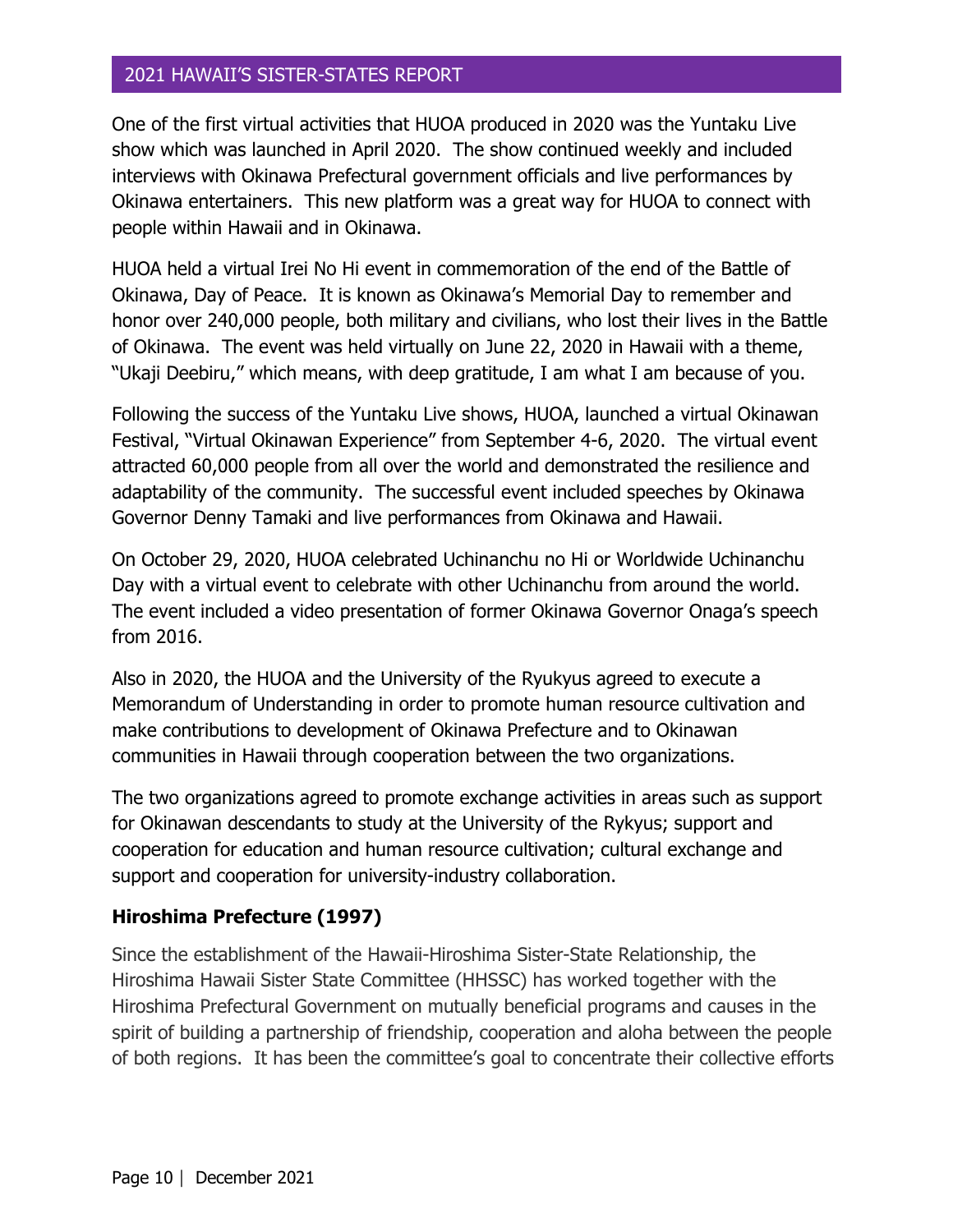on programs focused on education; business and economic development; culture and the arts; athletics; and peace initiatives.

For 2021, due to the threat of the Corona Virus Pandemic and the restrictions/mandates imposed since March 2020, a number of programs/events were postponed or cancelled for the year. However, the HHSSC initiated and participated in the following programs/events with the help of the Honolulu Hiroshima Kenjin Kai (HHKK):

#### EDUCATION:

• Honolulu Hiroshima Kenjin Kai (HHKK) College Scholarship

The recipient studied Global Studies at Ritsumeikan University in Kyoto, Japan.

• Hiroshima International Student Exchange Program

With the threat of the pandemic and continuing travel restrictions to Japan, the Hiroshima International Student Exchange Program was held "virtually" during the weekends of July/August 2021. Five high school students joined in this interesting and informative educational opportunity.

• Development of Video for Tokyo Olympics and Paralympics:

At the request of the Hiroshima Prefectural Government, a video featuring young children in Honolulu promoting peace was developed. The videos selected were shown to athletes of the Tokyo Olympics and Paralympics in July 2021.

The video was filmed at the Makiki Christian Church Pre-School and featured three year-old students promoting "maluhia" which is the Hawaiian word for peace. The video also featured the Makiki Christian Church, which was built in 1931 and has been the only Christian Church in the United States designed to look like a 16<sup>th</sup> century Japanese castle.

BUSINESS AND ECONOMIC DEVELOPMENT:

- Honolulu Hiroshima Kenjin Kai participated in the Global "Hiroshima-Hawaii Friendship Bridge" Program
- On October 24, 2021, directors of the HHKK participated in a unique in-person and virtual Conference of the "Hiroshima-Hawaii Friendship Bridge" program.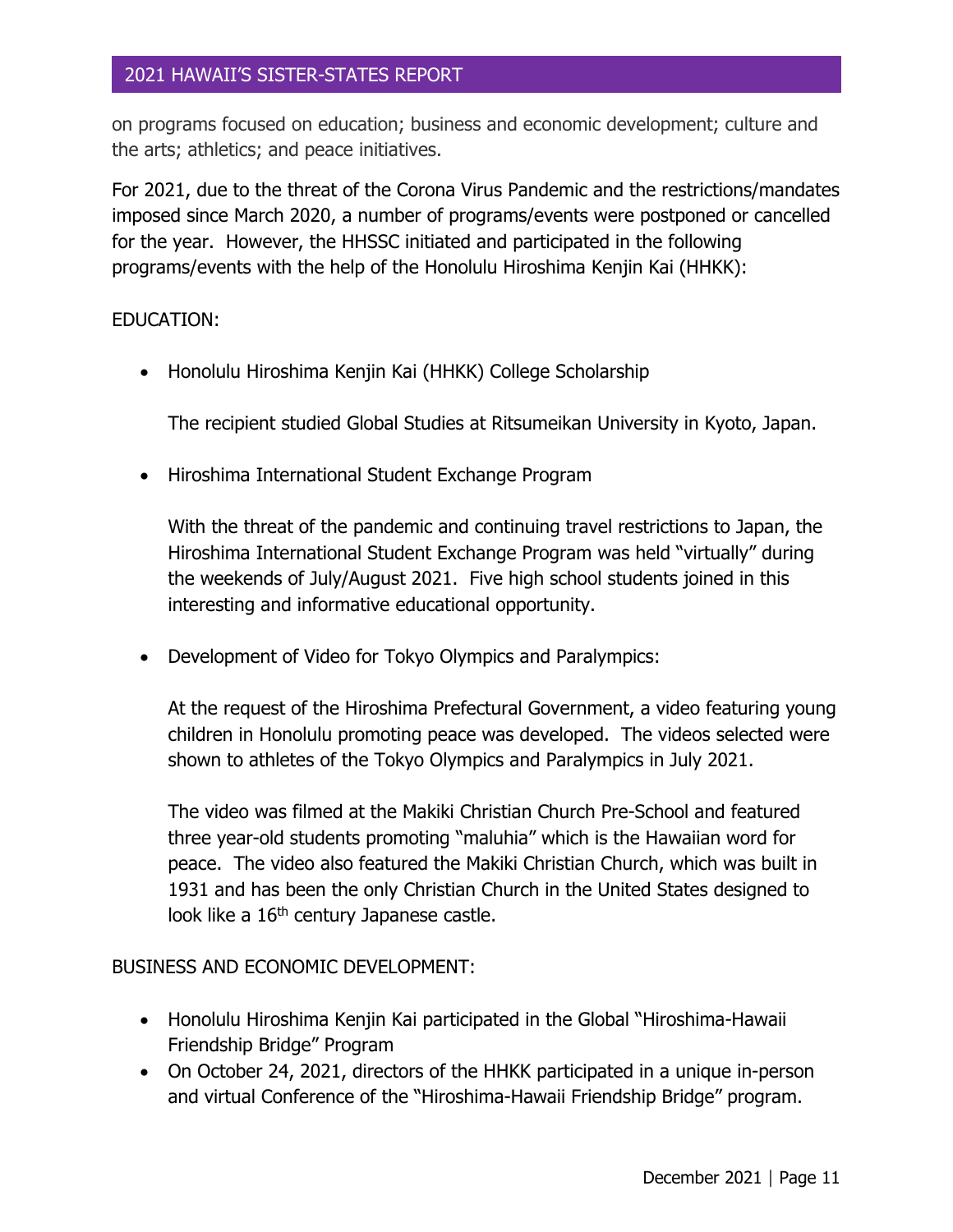This organization worked with the Goto of Hiroshima Foundation and presented a virtual "We Love Hawaii" program. The HHKK participants promoted the State of Hawaii to people in Hiroshima and other regions of Japan.

# PEACE INITIATIVES:

• Promoted the Hiroshima-Nagasaki Atomic Bomb Exhibition in Honolulu in 2020 and 2021. Mr. Wayne Miyao, President of the HHSSC was named by then Mayor Kirk Caldwell to promote the Hiroshima-Nagasaki Atomic Bomb Exhibition. A promotional plan was developed and implemented to encourage attendance to this joint Exhibition. The plan focused on generating attendance to this Exhibition from schools, businesses, and community groups as well as visitors from Japan especially those visiting Hawaii from Hiroshima and Tokyo.

# OTHER PROGRAMS:

- HHKK Face Masks to Hiroshima and Tokyo -- Funds were raised for the development and production of HHKK face masks. In late February 2021, the HHKK gifted the following Hiroshima organizations with these face masks:
	- a. 200 masks to the Hiroshima Prefectural Government including the Prefectural Assembly
	- b. 200 to Hiroshima City Government including City Council, and Hiroshima Peace Memorial Museum
	- c. 50 to Tokyo Hiroshima-Ken People's Organization

The response received from the Hiroshima government and "sister" Kenjin Kai were overwhelmingly positive. Governor Hidehiko Yuzaki said, "I was deeply touched by all of your kindhearted thoughtfulness, and it once again reminded me of the deep friendships that we have fostered." Mayor Kazumi Matsui remarked, "The mask is really good because it is light and comfortable to wear. The color black has a strong impact and looks cool." The HHKK face masks were sent to the Hiroshima Prefectural Government and Hiroshima City Government as a token of appreciation for the many programs and activities that they have supported over the years. The face masks served as a reminder of the friendships between Hawaii and Hiroshima. Regarding the face masks sent to the Tokyo Hiroshima-Ken People's Organization, President Miyao elaborated, "We established the "sister" Kenjin Kai relationship in January of 2020. Unfortunately, with the threat of the Corona Virus Pandemic, several programs were postponed.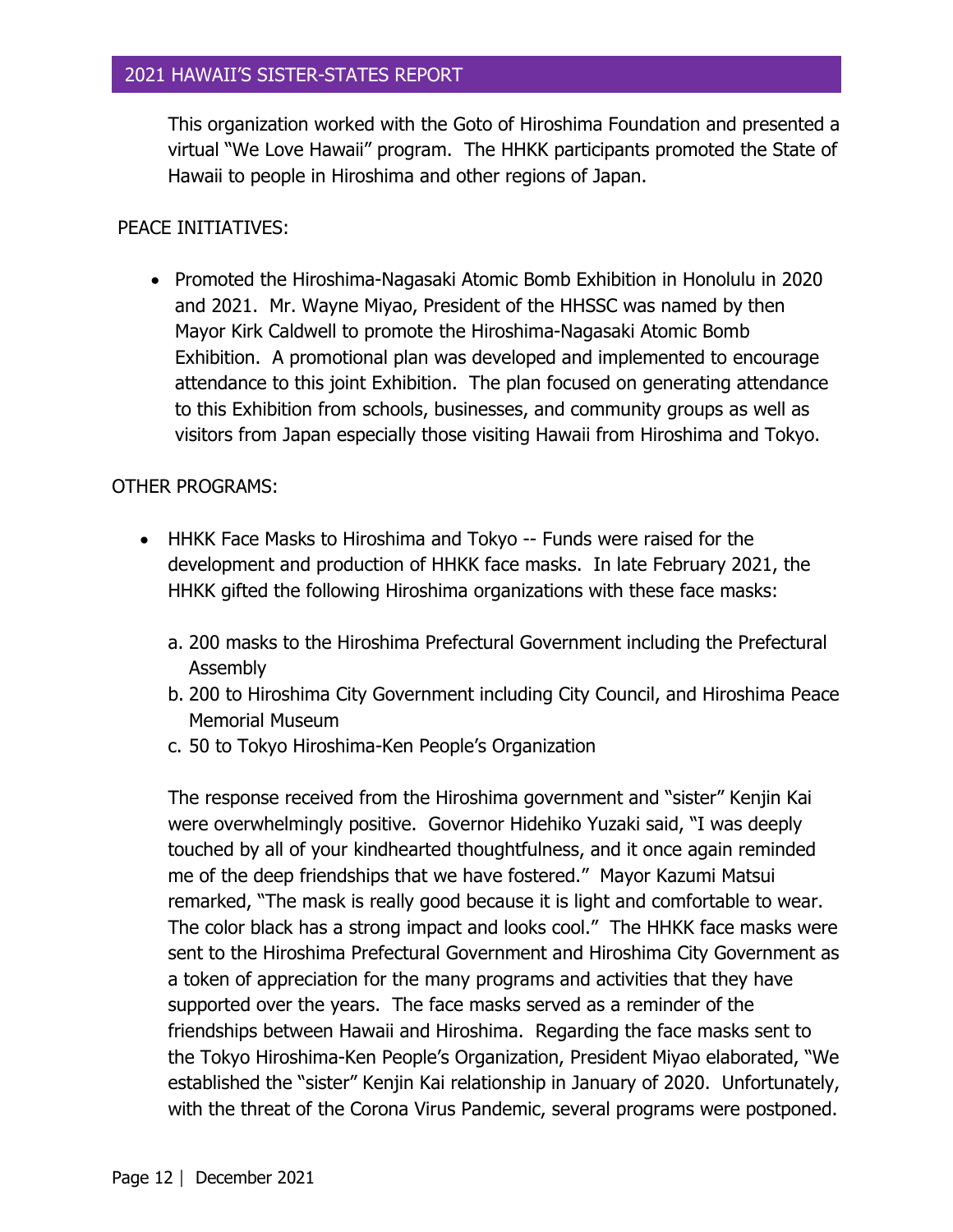The gift of the HHKK face masks helped to re-establish HHKK's budding relationship with this organization."

#### PROPOSED/PENDING PROGRAM/INITIATIVES:

- Hiroshima Peace Garden: Working with the City and County of Honolulu to propose the creation of a Hiroshima Peace Garden in Honolulu.
- Establishment of "Sister" Park relationship between Pearl Harbor and Hiroshima Peace Memorial Museum: In Process

During 2020, due to the threat of the COVID-19 pandemic and the restrictions and mandates that were imposed, a number of programs and events were postponed or cancelled for 2020. Despite the challenges, the HHSSC initiated and participated in the following programs and events:

Following two years of meetings and negotiations, a sister kenjin kai between the Honolulu Hiroshima Kenjin Kai (HHKK) and the Tokyo Hiroshima People's Association was established on January 22, 2020, at an event held at the Shinagawa Prince Hotel in Tokyo. This relationship is envisioned to help promote programs, causes and events of mutual interest, and relations between Hiroshima, Tokyo and Honolulu. The Tokyo Hiroshima People's Association's membership of 1200 businesses is considered to be the largest Hiroshima-related business organization outside of Hiroshima in Japan.

On October 10, 2020, officers and directors of the HHKK participated in a unique inperson and virtual conference of the Hiroshima-Hawaii Friendship Bridge program honoring the 75<sup>th</sup> anniversary of the end of World War II. Working with the Goto of Hiroshima Foundation, the "We Love Hawaii" program was presented and promoted the strong relationship between Hiroshima and Hawaii.

The HHSSC and the HHKK worked with the City and County of Honolulu to unveil the pohaku stone and plaque at the Hiroshima Torii gate in Moiliili to recognize the victims of the bombing of Hiroshima on its 75<sup>th</sup> anniversary. The dedication was held on August 6, 2020 at the Moiliili site. It is envisioned that the addition of the *pohaku* stone and plaque will attract Hawaii residents as well as visitors to visit and view the Hiroshima Torii gate.

On August 13, 2020, the Hiroshima-Nagasaki Atomic Bomb Exhibition "Of Silhouettes and Ash: The Atomic Bombings of Hiroshima and Nagasaki," opened at the Battleship Missouri Memorial located at Ford Island in Pearl Harbor. The Exhibition showcases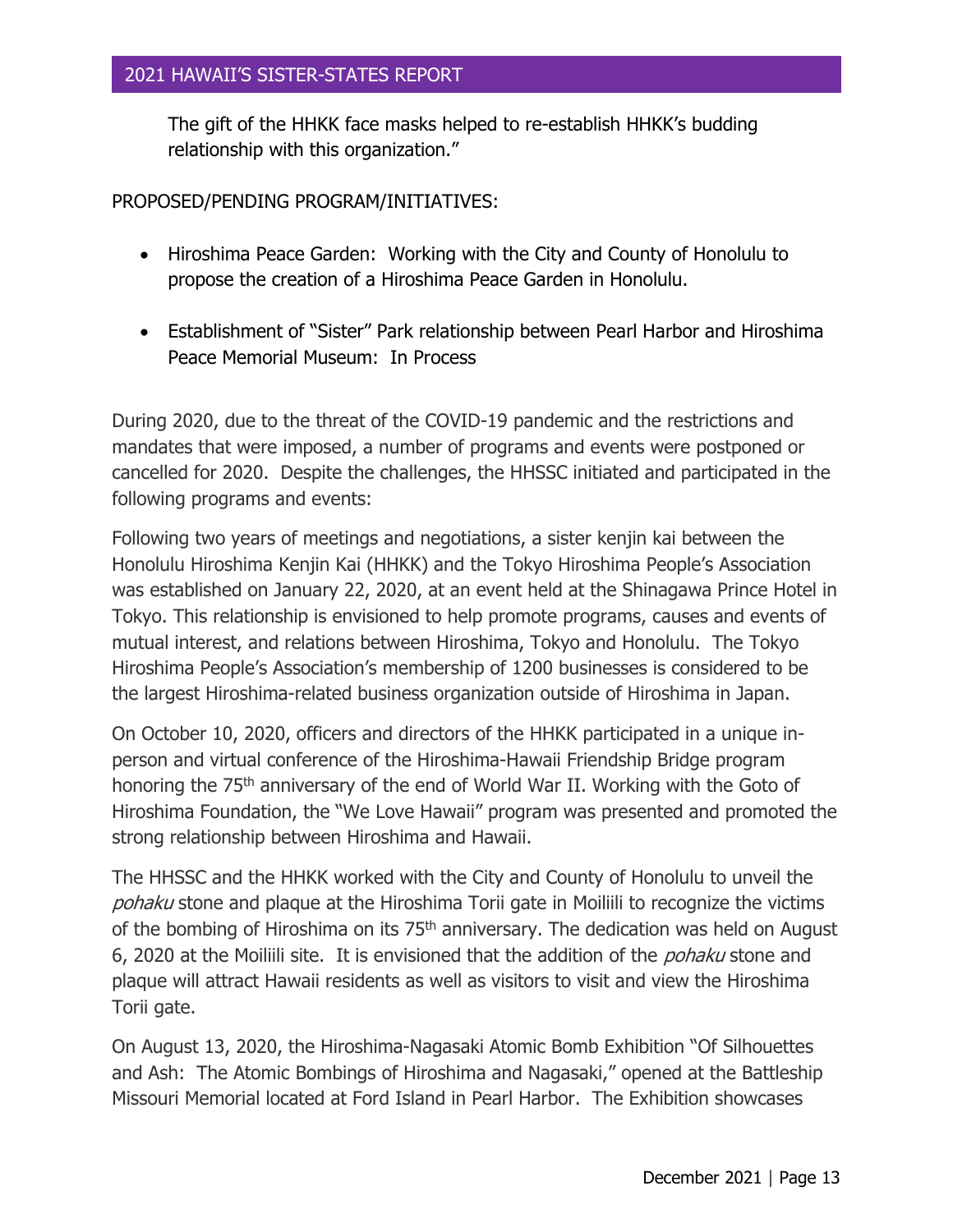artifacts from the atomic bombings of August 1945. One of the many special artifacts on display included an original origami crane folded by Sadako Sasaki, a victim of the Hiroshima bombing.

The objectives of the exhibit focused on generating attendance from schools, businesses and community groups as well as visitors from Japan. Although the Exhibition has been closed due to the effects of the Covid 19 pandemic, it is hopeful that the Exhibition can be opened later in Hilo and Kona on Hawaii Island.

The Honolulu Japanese Chamber of Commerce (HJCC) celebrated its 120<sup>th</sup> anniversary in 2021. In honor of this occasion, Hiroshima Prefecture Governor Yuzaki, Mayor Matsui of Hiroshima City and the Chairman of the Hiroshima Chamber of Commerce and Industry sent congratulatory messages to the HJCC. The HJCC members have plans to visit Hiroshima along with the delegates of the Emerging Young Business Leaders program in 2022. The HJCC has plans underway to commemorate its 40<sup>th</sup> Sister Chamber relationship with Hiroshima Chamber of Commerce and Industry.

# **Ehime Prefecture (2003)**

The Japan-America Society of Hawaii reported that on Tuesday, February 9, 2021, the Ehime Maru Memorial Association (EMMA) held a private remembrance ceremony for the 20th anniversary of the sinking of the Uwajima Fisheries High School training ship Ehime Maru at the Ehime Maru Memorial in Kakaako Waterfront Park.

Due to travel restrictions as a result of the pandemic, Hawaii and Ehime did not engage in any other activities in 2021.

In February 2020, a ceremony at the Ehime Maru memorial in Kakaako included the presentation of wreaths and lei to honor the nine lives lost 19 years ago when a U.S. submarine collided with a Japanese fishing vessel from Uwajima Fisheries High School in Ehime Prefecture off Oahu.

As a result of the sister-city relationship between Honolulu and Uwajima City in Ehime, a medical cultural exchange program was established with the University of Hawaii John A. Burns School of Medicine (JABSOM). The doctors from Uwajima City Hospital have been preparing for emergencies in the patient simulation laboratory at JABSOM.

Although youth baseball exchanges have taken place annually in Hawaii or Ehime, due to the COVID-19 pandemic, these activities were postponed.

# **Hokkaido Prefecture (2017)**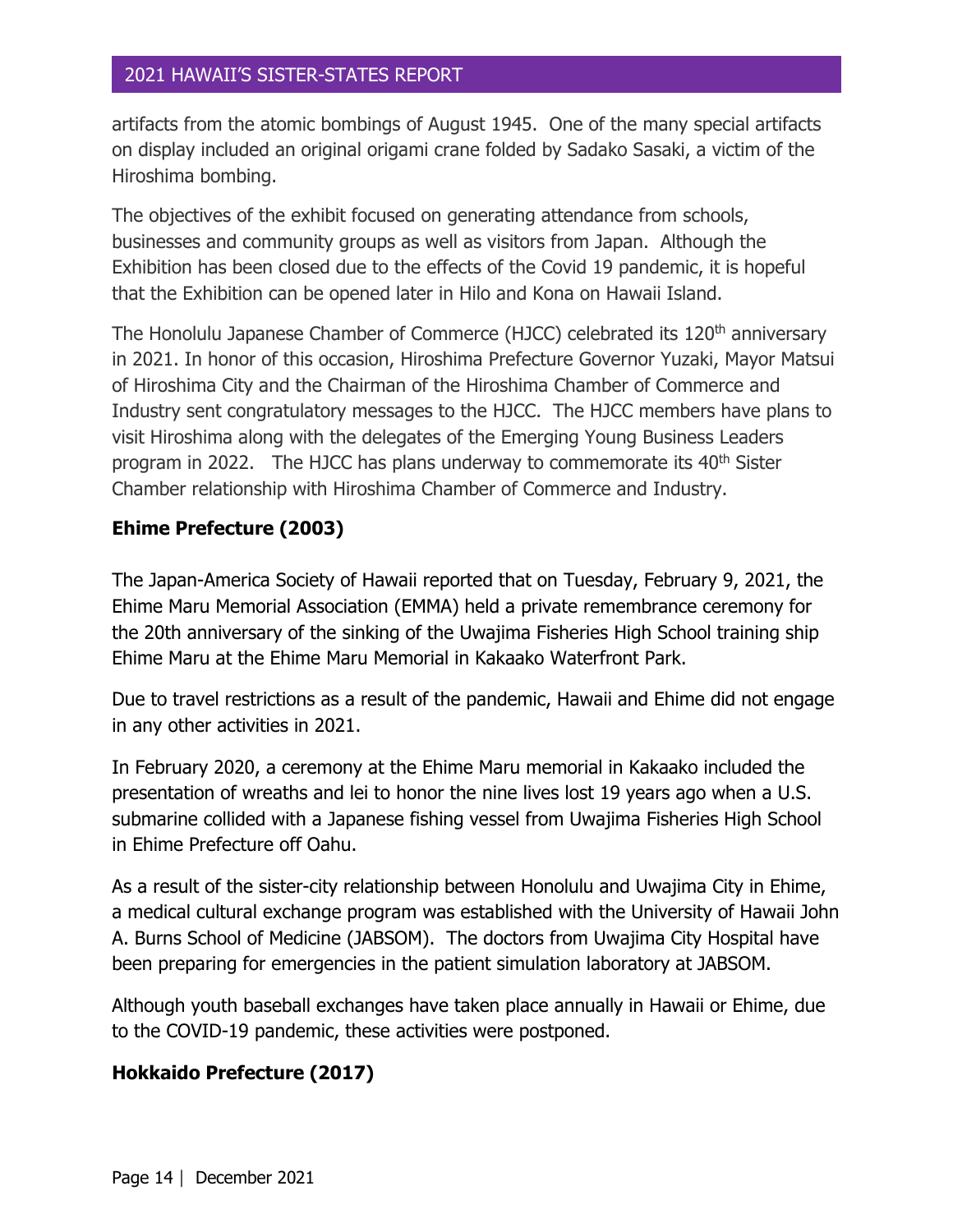In 2021, the Hokkaido Club Hawaii (DBA: Hokkaido Jinkai) reported that all physical inperson events were cancelled in 2020 and 2021.

In 2021, the 73rd Japan-America Student Conference was held virtually and Hokkaido Club's President, Kanzo Nara was a guest speaker. The event attracted 80 participants from the U.S. and Japan. One of the topics discussed during the forum pertained to Hokkaido's culture and immigration.

In 2022, the Hokkaido Club is planning the 5<sup>th</sup> anniversary of the Hawaii-Hokkaido Sister-State relationship. Also, in 2022, the Chitose-Honolulu direct flight between Hawaii and Hokkaido will be celebrating its  $10<sup>th</sup>$  anniversary although the flight was temporarily suspended due to travel restrictions imposed as a result of the pandemic.

The Hawaii-Hokkaido relationship has shown much promise with the numerous activities and exchanges that have occurred through efforts of the Hokkaido Club of Hawaii.

In January 2020, the Hawaii Department of Education (HDOE) signed an agreement with the Hokkaido Board of Education to establish a partnership that will hopefully grow over time. Of particular interest between both jurisdictions are global education, biliteracy and establishing strong partnerships in other areas as well.

In early 2020, the Hawaii-Hokkaido Club participated in the Emperor of Japan's celebration at the Consulate General of Japan in Honolulu. The Club shared *anpan* (Japanese pastry) to guests which was a donation from BRUG bakery. BRUG began its business in Hokkaido and has several stores in Hawaii.

The Hawaii-Hokkaido Club continued to promote cultural and economic exchange activities which they feel are important to fostering a strong sister-state relationship between Hawaii and Hokkaido.

#### **Yamaguchi Prefecture (Approved, but not signed yet)**

The State of Hawaii and the Prefecture of Yamaguchi will be officially signing its sisterstate agreement in 2022.

# **KOREA**

**Jeju Province (1986)**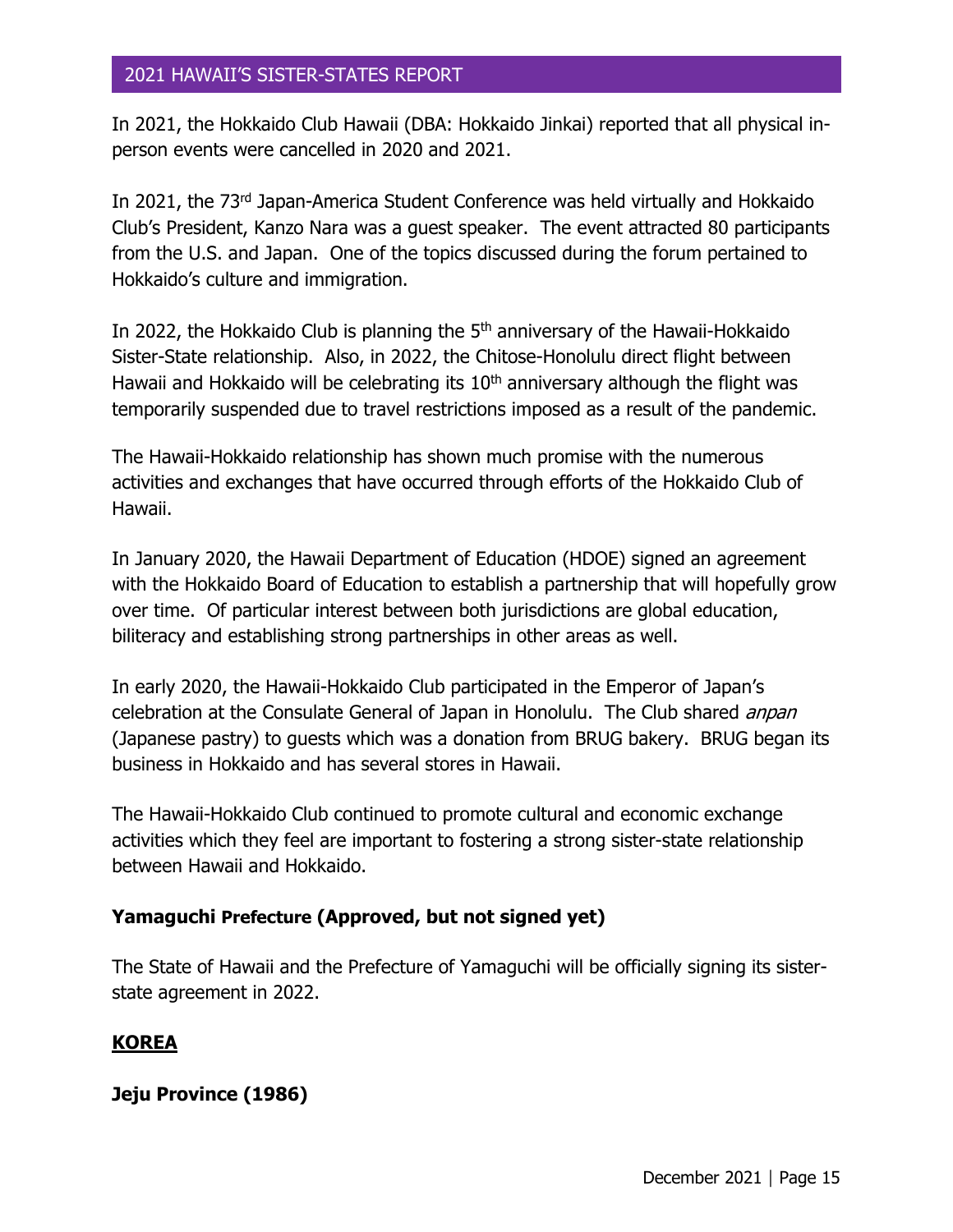This year marked the 35<sup>th</sup> anniversary of Hawaii's sister-state relationship with Jeju. Due to the Covid 19 pandemic, a virtual conference was held in celebration of this milestone. "Carbon Neutralization for the Next Generation: Local Cooperation to Achieve Carbon Net-Zero and Climate Action" was the theme of the conference which included speakers from Hawaii and Jeju. Lieutenant Governor Josh Green and Jeju Lieutenant Governor Manseop Koo gave opening remarks. Maria Tome, Energy Efficiency and Renewable Energy Program Manager from the Hawaii State Energy Office was a featured speaker giving an update on the State's renewable energy efforts. The conference also included a panel of student speakers to talk about their vision for the future. Hawaii was represented by Stacie Bae, a Kalani High School senior.

Government officials from Hawaii and Jeju attended the United Nations Climate Change Conference (COP26) at the Scottish Event Campus (SEC) in Glasgow, Scotland. The delegations from Hawaii and Jeju also met separately to discuss matters related to Hawaii and Korea on November 7, 2021. The delegation from Hawaii included Governor David Ige, Ms. Suzanne Case, Mr. Scott Glen and Ms. Anukriti Hittle. From Korea, Acting Jeju Governor Maseop Koo and other officials met with the Hawaii delegation.

One of the ongoing education exchanges between Hawaii and Jeju Province is the annual Jeju Youth Forum that has been co-organized since 2010 by the Jeju Special Self-Governing Province and Jeju Special Self-Governing Provincial Office of Education with a goal of building a youth network of future global leaders. The Hawaii Department of Education has been instrumental in providing opportunities for Hawaii students from various high schools to participate in this annual event but due to the pandemic, the event was held virtually in 2021.

The Jeju Special Self-Governing Province hosted the 2020 Jeju Virtual Forum where representatives of local governments of the world, tourism experts and business representatives met with hundreds of online participants in October 2020.

Hawaii Governor David Y. Ige participated in a roundtable discussion and discussed Hawaii's progress in mitigating the effects of the Covid 19 pandemic. Governor Ige also reported on the Hawaii Safe Travels pre-testing program for trans-Pacific passengers. Future plans will include establishing trusted travel testing partners in Korea so that Hawaii can welcome back visitors from Korea to Hawaii.

# **MOROCCO**

# **Greater Region of Rabat-Sale-Zemmour-Zaer (2011)**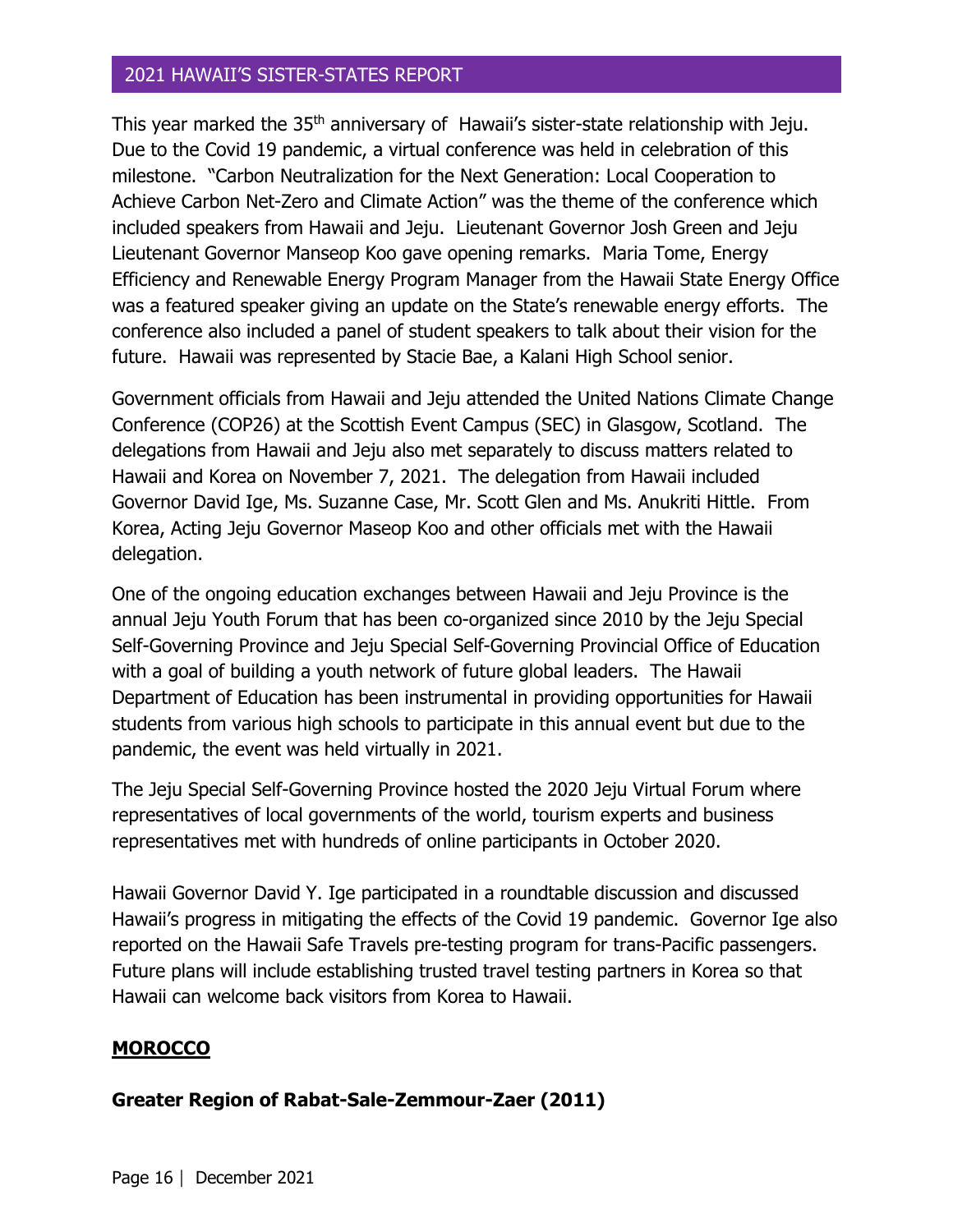No activities reported in 2019-2020.

#### **PHILIPPINES**

In collaboration with the Filipino Chamber of Commerce of Hawaii, DBEDT is cosponsoring the MabuHI Expo and Summit that was initially planned for 2021. Due to the uncertainties of the pandemic, the event will be held in 2022 at the Hawaii Convention Center and is expected to attract attendees from Hawaii's sister-provinces in the Philippines.

In 2021, the Hawaii Philippines Business and Economic Council (HPBEC) held a virtual event between businesses in Hawaii and the Philippines. Thought leaders from Hawaii and the Philippines were invited to participate as speakers, panelists, moderators and artists to discuss issues and share best practices or showcase their art works that were relevant and timely to the five pillars of Hawaii-Philippines diplomatic relations: political governance; economic cooperation; cultural exchanges; people-to-people ties; and social responsibility.

The virtual event was a project of the HPBEC, a non-profit organization incorporated in 2011 whose primary mission was to create a forum for the exchange of information and direction between Hawaii and the Philippines; promote business and economic development; and advocate for Hawaii residents who consider both the Philippines and Hawaii as home.

2021 was a landmark year—a time of recovery from the pandemic that changed the world, where technology allowed participants to dialogue and share experiences despite the restrictions imposed by COVID 19.

# **Ilocos Sur Province (1985)**

No activities reported for 2021.

# **Cebu Province, Philippines (1996)**

No activities reported for 2020-2021.